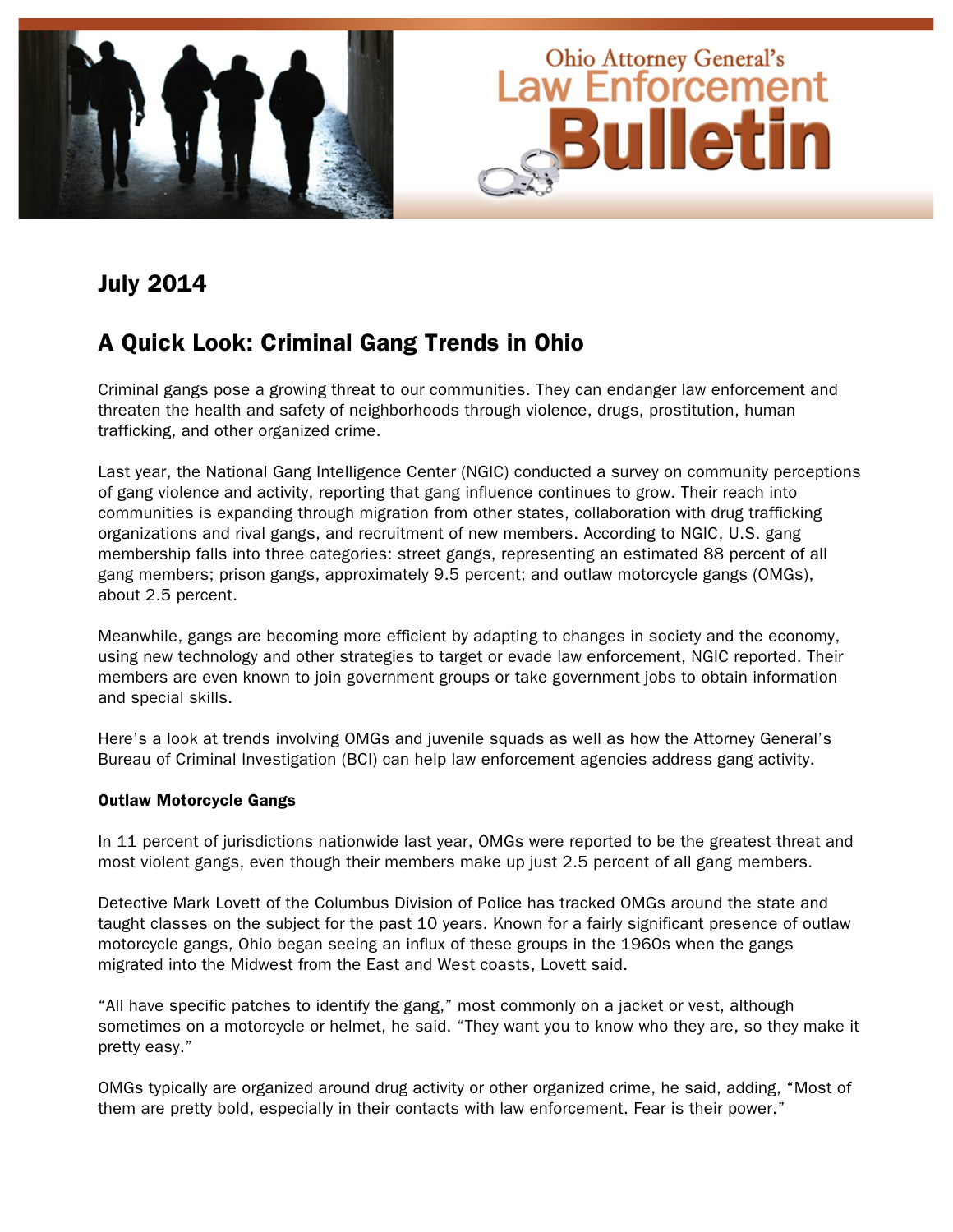Lovett said Northeast Ohio, particularly Canton and Akron, have large alliances of OMGs. As with street gangs, OMGs recruit locally and tie local motorcycle gangs to national organized crime. For example, the SAW Boys support the Outlaws, while the North Coast Motor Cycle Club supports the Hells Angels in Northeast Ohio. Southwest Ohio, particularly around Cincinnati, experiences problems between the Iron Horseman and Cincinnati Highway Men, and Central Ohio has the Outlaws and Avengers as its major OMGs.

"These rivalries are leading to turf battles in cities, ending in violence," Lovett said.

Black outlaw motorcycle gangs have also been around since the 1960s, but have expanded in recent years and are now a cross between an outlaw motorcycle gang and traditional street gang, he said.

Traditional street gangs, both neighborhood and national gangs, have a history of confrontation and gun violence. NGIC reported that 80 percent of those surveyed believe this type of gang to be the most violent and problematic for their community.

#### Juvenile Street Gangs

Fifty-three percent of respondents indicated that street gang membership in their jurisdiction has increased over the past two years, a trend tied in part to the rise in the number of juveniles participating in gangs.

"Gang members are now the children of past gang members," said a BCI criminal intelligence analyst based in Northwest Ohio. "It's a family culture."

Street gangs can be linked to crime in elementary, secondary, and high schools as well as on certain college campuses, NGIC reported. Schools provide fertile ground for recruitment and can experience gang activity such as assaults, robberies, threats, intimidation, drug distribution, and weapons offenses. Gang presence on college campuses is a growing concern as more members are gravitating toward college to escape gang life, join athletic programs, or acquire advanced skill sets for their organizations.

In Columbus, Lovett said, authorities are seeing a new type of street gang called "squads." Mostly neighborhood-based, squads are highly violent groups of youngsters ages 10 to 18 associated with gun activity. Police routinely find photographs and videos on social media sites of these juveniles brandishing guns, engaging in violent behavior, and wearing gang colors.

"The squads are linking to adult gangs," Lovett said, "which makes them even more violent."

### Identifying Gangs and Gang Activity

How do you know if you are dealing with a gang in your community? BCI's Criminal Intelligence Unit (CIU) can help.

CIU works closely with local law enforcement agencies to help identify gangs, members, and trends in each region. "A lot of gangs don't travel, and more are becoming neighborhood-centered, so a regional approach works best," the Northwest Ohio analyst said.

A BCI criminal intelligence analyst based in Northeast Ohio said CIU can help agencies by setting up databases, compiling records to identify gang members' associates or the organizational structure of gang leadership, creating timelines of gangs' criminal activity, and providing intelligence for roundups.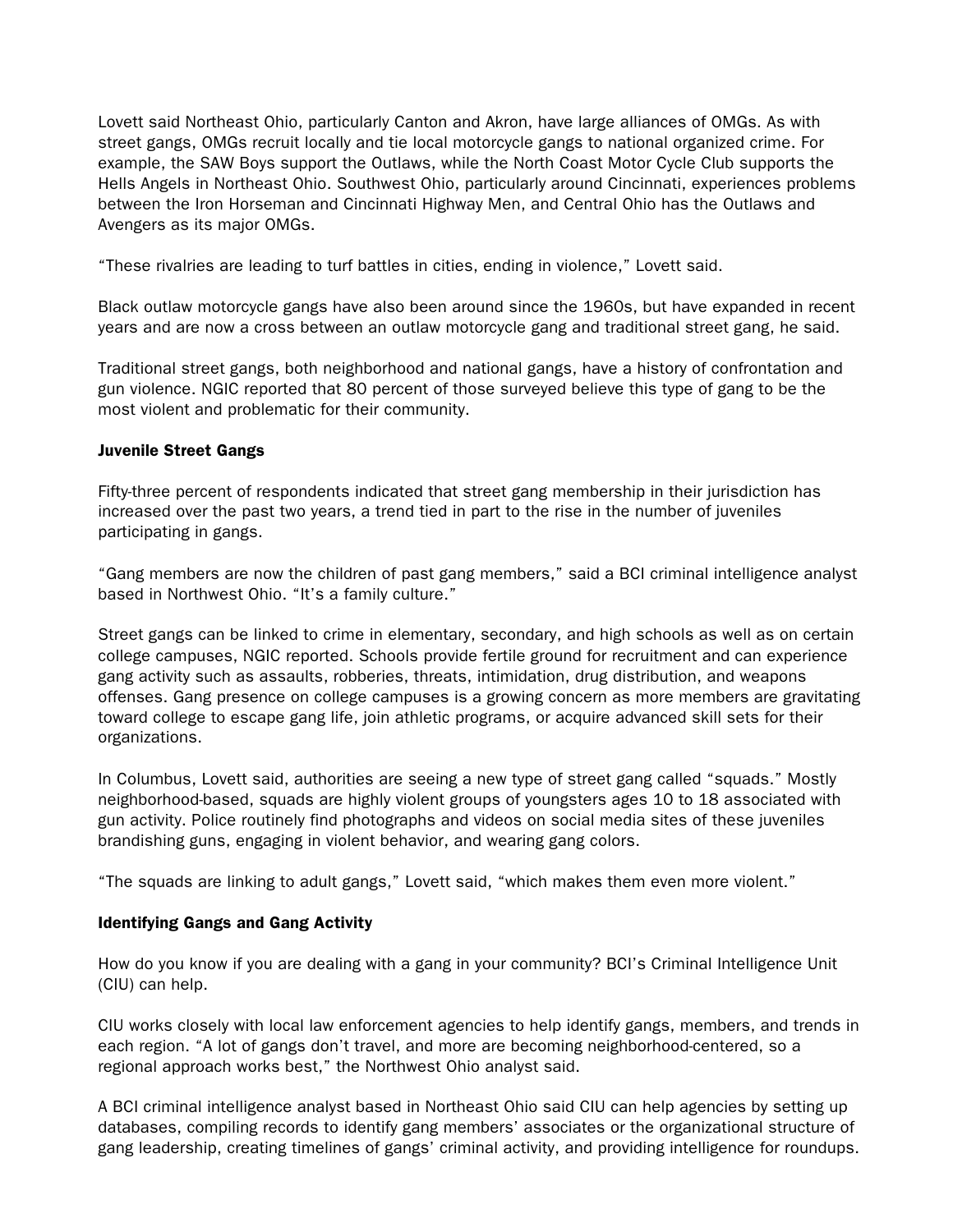"For example, CIU assisted the Youngstown Police Department with a case by searching though police reports to help establish the existence of a gang, finding the pattern of criminal activity, and charting out the members and associates of the gang," the analyst said.

Toledo was experiencing a problem with juveniles assisting adult gangs. While awaiting hearings, many of these juveniles were being housed in the county jail. They would come in with information for adult gang members and take information out. Sometimes this caused problems with violence, especially when the corrections officers did not know the juveniles were associated with gang activity.

"CIU worked with the Toledo Police Department to create a reference book for corrections officers that instructed them how to identify gang affiliation by tattoos or brands," the Northwest Ohio analyst said. "This helped not only keep the jail safer, but provided intelligence back to the police department."

CIU can also help agencies organize existing gang files for placement in the Mid Atlantic Great Lakes Organized Crime Law Enforcement Network (MAGLOCLEN), part of the Regional Information Sharing Systems (RISS) program. RISS offers secure information-sharing and communications, critical analytical and investigative support services, and training to enhance officer safety. RISS supports efforts against organized and violent crime, gang activity, drug activity, terrorism, human trafficking, identity theft, and other regional priorities.

Effectively addressing Ohio's numerous gang-related issues will require cooperation and coordination among agencies, something Lovett already sees happening.

"I think we are on the forefront of reaching solutions with a good number of agencies already working together across Ohio," he said.

#### Related links

[OPOTA Course: Infiltrating Outlaw Motorcycle Gangs](http://www.ohioattorneygeneral.gov/Law-Enforcement/Ohio-Peace-Officer-Training-Academy/Course-Catalog/Course-Search.aspx?searchtext=gangs&searchmode=anyword) [Bureau of Criminal Investigation](http://www.ohioattorneygeneral.gov/Law-Enforcement/Bureau-of-Criminal-Investigation) [National Gang Report for 2013](http://www.fbi.gov/stats-services/publications/national-gang-report-2013/view) [National Gang Intelligence Center](http://www.nationalgangcenter.gov/)  [National Alliance of Gang Investigators' Association](http://www.nagia.org/) [Federal Bureau of Investigation gang site](http://www.fbi.gov/about-us/investigate/vc_majorthefts/gangs) [Regional Information Sharing Systems](https://www.riss.net/default/Overview) [Ohio Revised Code 2923.41](http://codes.ohio.gov/orc/2923.41)

Jennifer Anne Adair Deputy General Counsel for Law Enforcement Initiatives

# Search and Seizure (Warrantless Search of Cell Phones): Riley v. California and United States v. Wurie

Question: Can you search the data on an arrestee's cell phone without a warrant?

**Quick Answer:** No, a warrant is generally required to search the data of a phone after arrest because of the amount and type of private, personal information stored on a modern phone.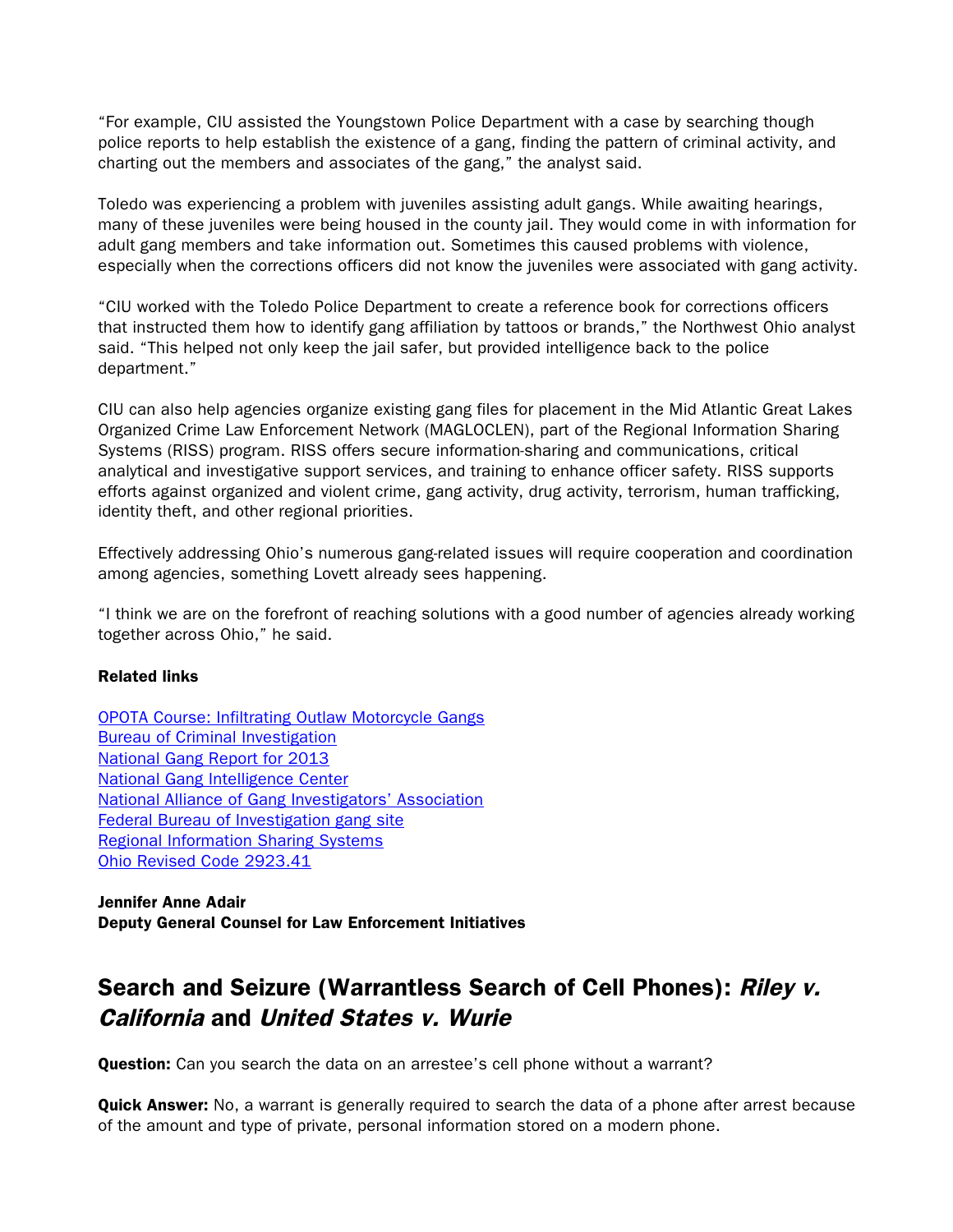[Riley v. California,](http://www.supremecourt.gov/opinions/13pdf/13-132_8l9c.pdf) U.S. Supreme Court, June 25, 2014, decided with [United States v. Wurie,](http://www.supremecourt.gov/opinions/13pdf/13-132_8l9c.pdf) U.S. Supreme Court, June 25, 2014

Facts in Riley: After David Riley was arrested for carrying a concealed weapon, the arresting officer seized his phone and looked through it. The officer noticed the letters "CK" in the contents of the phone and believed this stood for "Crip Killers," a slang term for members of the Bloods gang. The officer gave the phone to a detective in the gang unit, who examined videos, photos, text messages, and other information. He found video of young men sparring, with someone yelling "blood" in the background, and a photo of Riley standing in front of a car believed to be involved in a shooting. Based on this, Riley was charged with additional crimes in the shooting. Although he was convicted, the U.S. Supreme Court vacated the conviction because it found that the search violated the Fourth Amendment.

Facts in Wurie: Brima Wurie was arrested after a drug sale. At the station, officers seized two cell phones. One of the phones repeatedly received calls to a number labeled "my house." Officers opened the flip phone and checked the call log to find the number. Using a phone directory, officers traced the number to an apartment building, finding Wurie's name on the mailbox. The apartment was secured while a search warrant was obtained. Crack, marijuana, and firearms were discovered in the apartment. Even though the officers obtained a warrant to search the house, the appellate courts reversed the conviction because they were led to the house after an impermissible warrantless phone search.

Importance: After you've arrested someone, there's a lot of temptation to turn a cell phone on and flip through it. But *Riley* and *Wurie* offer cautionary tales why you shouldn't. Both suspects were arrested for more significant crimes, and both convictions were overturned because the officers looked through a cell phone without a warrant. While you can physically seize a phone, you cannot skim through its contents.

If you do, however, find yourself in a situation where exigent circumstances (another exception to the warrant requirement) require the phone to be searched immediately, for example accessing the phone to turn the lock feature off or searching a phone that is the target of an imminent remote wipe, it may be considered as a reasonable step to secure a scene to preserve evidence while awaiting a warrant. But keep in mind that you need to have specific facts that demonstrate why the phone was about to be remotely erased. You can't just argue that because the phone *could* be remote wiped, you had to search it without first getting a warrant.

**Keep in Mind:** Technology is ever changing. The court considered how the following technologies affect how cell phones are searched:

- **Remote Data Wiping:** Data wiping, although a frequent plot in many TV shows, is not common in practice yet. It is easy to stop a third party from remotely wiping a phone by turning it off or taking out the battery, thereby disconnecting it from the network, or by placing it in an aluminum sandwich-size bag called a [faraday cage,](http://science.howstuffworks.com/faraday-cage.htm) which blocks the network signal to the phone. Many police departments around the country are using the bags as standard practice when seizing cell phones. The court found that the possibility of remote data wiping was not a reason to allow a warrantless search.
- **The Cloud:** In an interesting twist in *Riley*, the government agreed that any search of a cell phone that could occur incident to arrest, should not include data that accessed remotely, such as in the cloud. But as law enforcement, how do you know what data is stored on the phone and/or in the cloud? The government made the suggestion that law enforcement should disconnect phones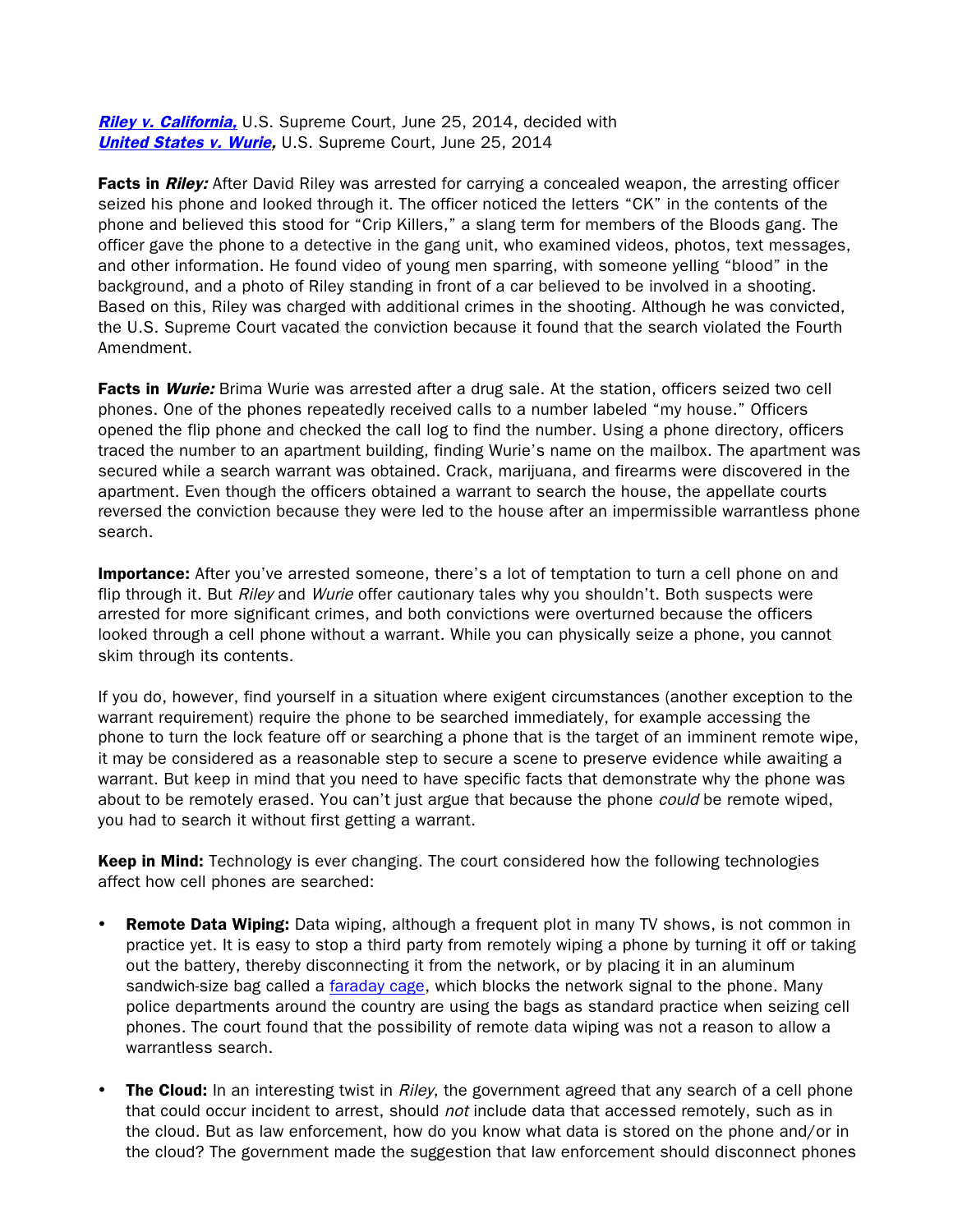from the network prior to search and develop protocol to make sure cloud data is not accessed. The court did not provide an answer; it just stated that this example of easily assessable data not even stored on the phone is why the privacy interests are so high.

**Ohio Law:** In 2009, the Ohio Supreme Court in *[State v. Smith](http://www.supremecourt.ohio.gov/rod/docs/pdf/0/2009/2009-Ohio-6426.pdf)* examined a similar question concerning whether data could be searched on cell phones. Antwaun Smith was arrested on drug-related charges after responding to a call to his cell phone from a crack cocaine user acting as a police informant. During the arrest, police took Smith's cell phone and later searched the phone's contents without a warrant or his consent. Just as in Riley, the Ohio Supreme Court's ruling found a warrantless search is prohibited when there are no immediate safety concerns. More on Riley and Smith appeared in a recent [Court News of Ohio story.](http://www.courtnewsohio.gov/cases/2014/SCO/cellphonesCase_071514.asp#.U8acd5RdWSp)

### Search Warrants (Cell Phone Pings): State of Ohio v. Taylor

**Question:** Do you need a search warrant to request a suspect's cell phone pings from the service provider?

**Quick Answer:** No. When a person voluntarily uses a cell phone, he has no expectation of privacy to the data voluntarily transferred to the service provider, such as a ping. As a result, you do not need a warrant to request this kind of information.

#### **[State of Ohio v. Taylor,](http://www.sconet.state.oh.us/rod/docs/pdf/2/2014/2014-ohio-2550.pdf)** Second Appellate District, Montgomery County, June 13, 2014

Facts: Darren Taylor, along with two others, murdered the owner of a pawn shop during an attempted robbery. A customer followed Taylor and his accomplices as they fled in a van. He called the police and gave the license plate number, which was registered to Taylor in Detroit. Based on the registration and a database search, police were able to locate Taylor's cell phone number, his brother's number, and their service provider. Police requested the ping history of both phones from Sprint. Although Taylor had turned his phone off, his brother's phone was active and pinging. During the surveillance, the pings placed the phone in Detroit, at the pawnshop, back to Detroit, and then to the location where an accomplice's dead body was found. The last ping occurred at the police station, where Taylor was detained. Taylor allowed police to search the two cell phones and police obtained an administrative subpoena for additional phone records from Sprint. Taylor filed a motion to suppress, claiming tracking the cell phone pings constituted a warrantless search under the Fourth Amendment.

**Importance:** When a person uses a cell phone, he voluntarily transmits information to the cell service provider about the phone's physical location. The user has no reasonable expectation of privacy to this information. When there is no reasonable expectation of privacy, a search warrant is not necessary. In addition to location, information such as the name and street of the subscriber, the subscriber's phone number, the telephone numbers of calls placed or received, and the duration of the calls can also be obtained without a search warrant.

Keep In Mind: Cell phone data is different from placement of a tracking device on a suspect's car. Although both use pings to determine location, the difference is that the suspect voluntarily uses a phone. It is this voluntary use that overcomes the expectation of privacy. For the tracking device, because of the trespassory nature of secretly placing the tracker on the car, you must obtain a warrant. If, however, the suspect voluntarily takes possession of a tracking device, say within a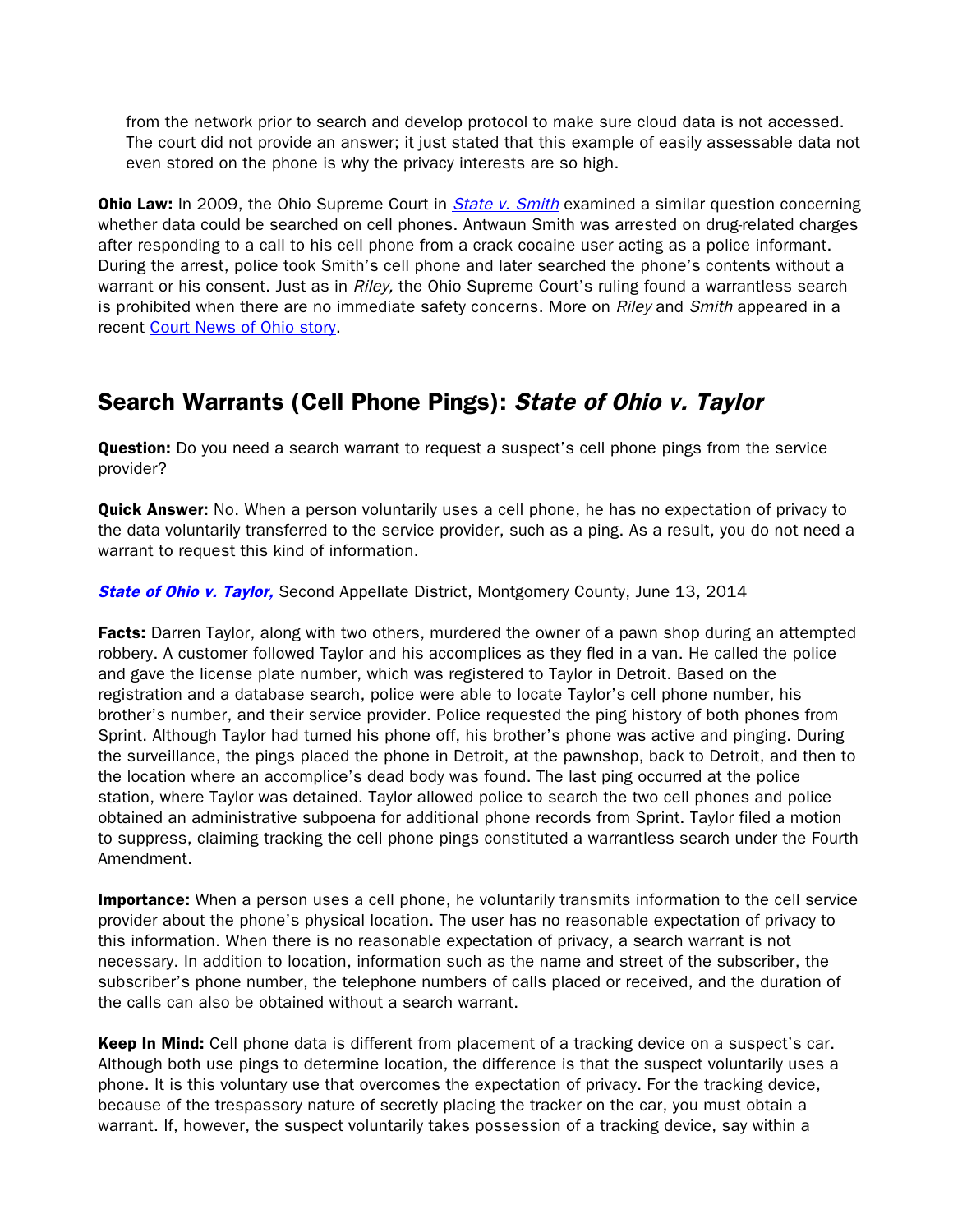package they picked up believing it to be drugs, tracking the suspect's movement does not require a warrant because he voluntarily took possession of the device.

Another Look: Consider the case of *[United States v. Skinner](http://scholar.google.com/scholar_case?case=5618105895154761575&q=+690+F.3d+772&hl=en&as_sdt=6,36)*, Sixth Circuit Court of Appeals, Tennessee, Aug. 14, 2012, in which federal agents tracked cell phone pings to find Melvin Skinner, who was in possession of drugs. The court determined that when authorities tracked a known number voluntarily used by the suspect while traveling on public roads, the suspect did not have a reasonable expectation to the privacy of the data and physical location of the cell phone.

#### More on Search Warrants

More Time to Execute Tracking Device Warrants: Starting July 1, 2014, Ohio Criminal Rule of Procedure 41 will be amended to give law enforcement more time to place tracking devices after the issuance of a warrant. Currently, law enforcement is given three days to complete a search, no matter the type of warrant. The ability to install a tracking device within three days can be difficult, especially if no opportunity arises for law enforcement to safely and secretly install the device. The amendment allows law enforcement greater flexibility by not mandating a specific time period for placement of a tracking device. Instead, law enforcement will write the date of installation and period the device was used on the warrant, and then return it to the court promptly after the tracking period has ended. Within 10 days after use of the tracking device began, law enforcement must serve a copy of the warrant on the person who was tracked, unless the court authorizes reasonable delay of service. Click [here](http://www.courtnewsohio.gov/happening/2014/ruleAmendPracProc_062314.asp) to read the entire Amendment Package and to learn more.

What Address? Who Lives There? You write an affidavit to obtain a search warrant for electronic devices at the home of a man sending sexually explicit photos and content to a minor. You state the address in the affidavit, but fail to say that the address is the home of your suspect. The home is searched and evidence is recovered to charge the suspect with importuning, illegal use of a minor in nudity-oriented material, and disseminating matter harmful to a juvenile. Was the search valid even though you didn't say the location to be searched was the home of the suspect? The court in Penny said yes. Although the affidavit did not explicitly connect the suspect to the address, there was enough detail that the link was common sense. If the officer had just said that the suspect resides at the address to be searched, this case doesn't go forward. Although affidavits are routine, you should double check that all the required "links" are clearly written. Even though this court made a "common sense" link, it could have easily said the warrant was invalid. **[State v. Penny,](http://www.sconet.state.oh.us/rod/docs/pdf/5/2014/2014-ohio-2293.pdf)** Fifth Appellate District, Stark County, May 27, 2014

**Special Case Note:** The above rule is only applicable to the Fifth District of Ohio and its counties. When dealing with federal courts or agencies, remember the rule from  $U.S.$  v. Rose (Sixth Circuit of the United States Court of Appeals) holding there is no probable cause for a warrant when the supporting affidavit did not explicitly link the suspect or crime with the address to be searched. To read more about Rose, see the [May 2013 Law Enforcement Bulletin.](http://www.ohioattorneygeneral.gov/Files/Publications/Publications-for-Law-Enforcement/Law-Enforcement-Bulletin/Law-Enforcement-Bulletin-May-2013)

## Proper Protocol (Excessive Force): Shreve v. Franklin County

**Question:** Is using a Taser on an inmate who suffered a seizure and refused to comply with orders to be cuffed excessive force?

**Quick Answer:** Not if the facts surrounding the Taser use show that the inmate resisted assistance and created a legitimate safety concern for the officers.